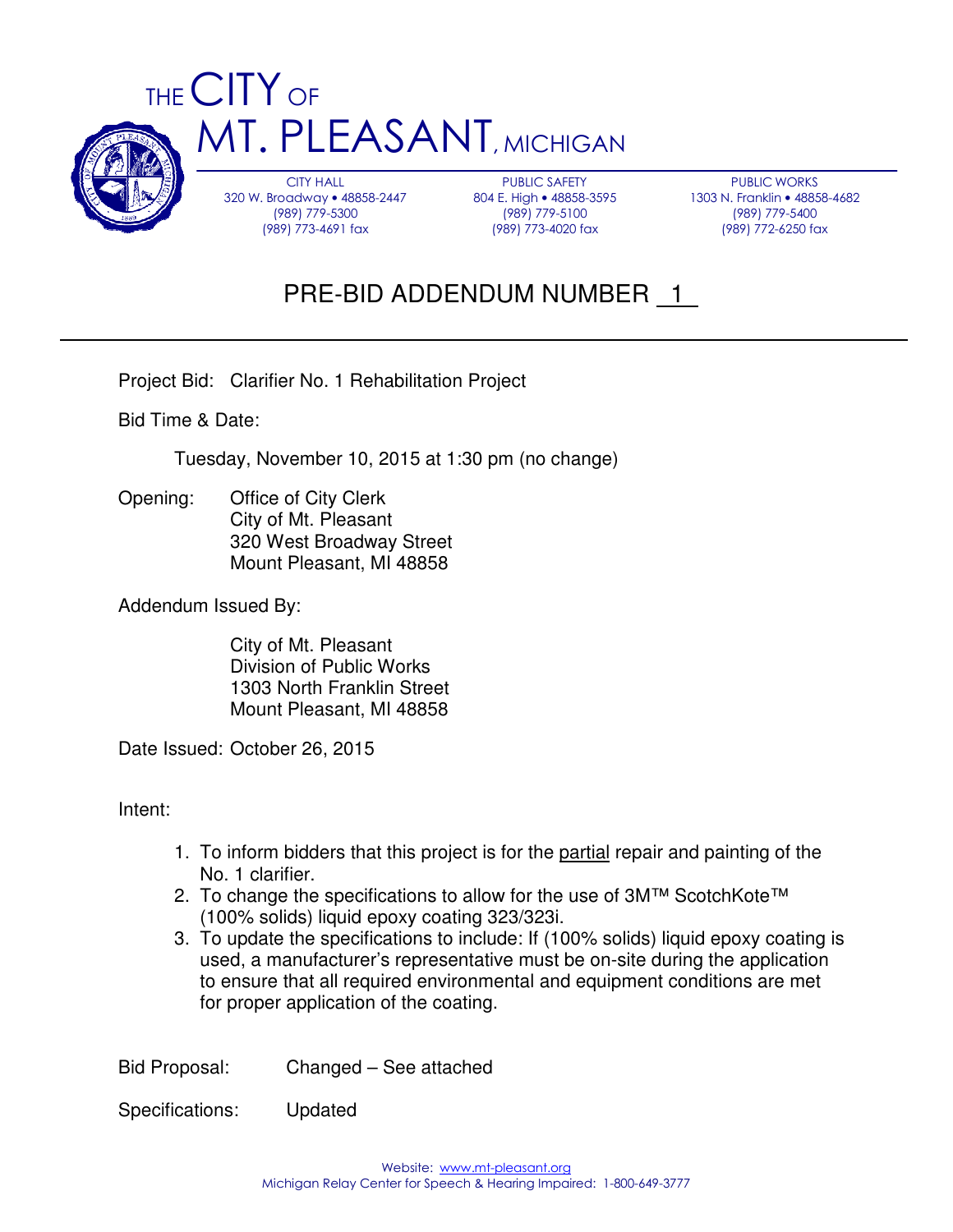#### City of Mt. Pleasant, Michigan **BID PROPOSAL**

#### **CLARIFIER No. 1 REHABILITATION PROJECT**

City Hall TIME: 1:30 p.m. 320 E. Broadway Street Mt. Pleasant, MI 48858

TO: Office of the City Clerk BID DATE: November 10, 2015

The undersigned, as Bidder, hereby declares that his bid is made in good faith without fraud or collusion with any person or persons bidding of the same Contract; that he has carefully read and examined the Contract Documents, including the Notice to Bidders, Instructions, Bond Forms, Technical and Detailed Specifications, and Contract Drawings, for the designated work and understands all of the same; that he, or his representative, has made such a personal investigation at the site as is necessary to determine the character and difficulties attending the execution of the proposed work; and he proposes and agrees that if this Proposal is accepted, he will contract with the Owner in the form of the Contract hereto annexed, to provide necessary machinery, tools, apparatus and other means of construction, including utility and transportation services, necessary to do all the work and furnish all the materials and equipment specified or referred to in the Contract Documents, including Addenda No. , , and , in the manner and time therein prescribed, and according to the requirements of the Owner as therein set forth to furnish Contractor Bonds and Insurance required of the Contractor by the Contract Documents, and that he will take in full payment therefore the unit prices set forth in the following Proposal.

The Bidder understands that the Owner reserves the right to reject any or all bids and to waive any irregularities in the bidding.

The Bidder agrees that his bid shall be good and may not be withdrawn for a period of sixty (60) calendar days after the scheduled closing time for receiving the bids.

Upon receipt of a written Notice of Award of the Bid, the Bidder shall execute the formal Contract Agreement attached hereto within ten (10) days and shall deliver to the Owner a Surety Bond or Bonds required. In the event the Contract and Bond are not executed within the time above set forth, the Bid Deposit attached in the sum of five percent (5%) of the Bid Proposal shall become the property of the Owner as liquidated damages for the delay and additional expense to the Owner caused thereby.

The Bidder hereby agrees to commence work under this Contract on or before the date to be specified in the written Notice to Proceed executed by the Owner and to fully complete the project as stipulated in the Specifications within a period of one hundred twenty (120) consecutive calendar days thereafter, as provided. The Bidder further [WELL agrees to pay as liquidated damages the sum of Two Hundred Fifty Dollars (\$250.00) for each consecutive calendar day thereafter, until substantial completion, that is when all work items in the proposal are complete and notification of substantial completion of work items and final quantities is given to the Director of Public Works by the contractor.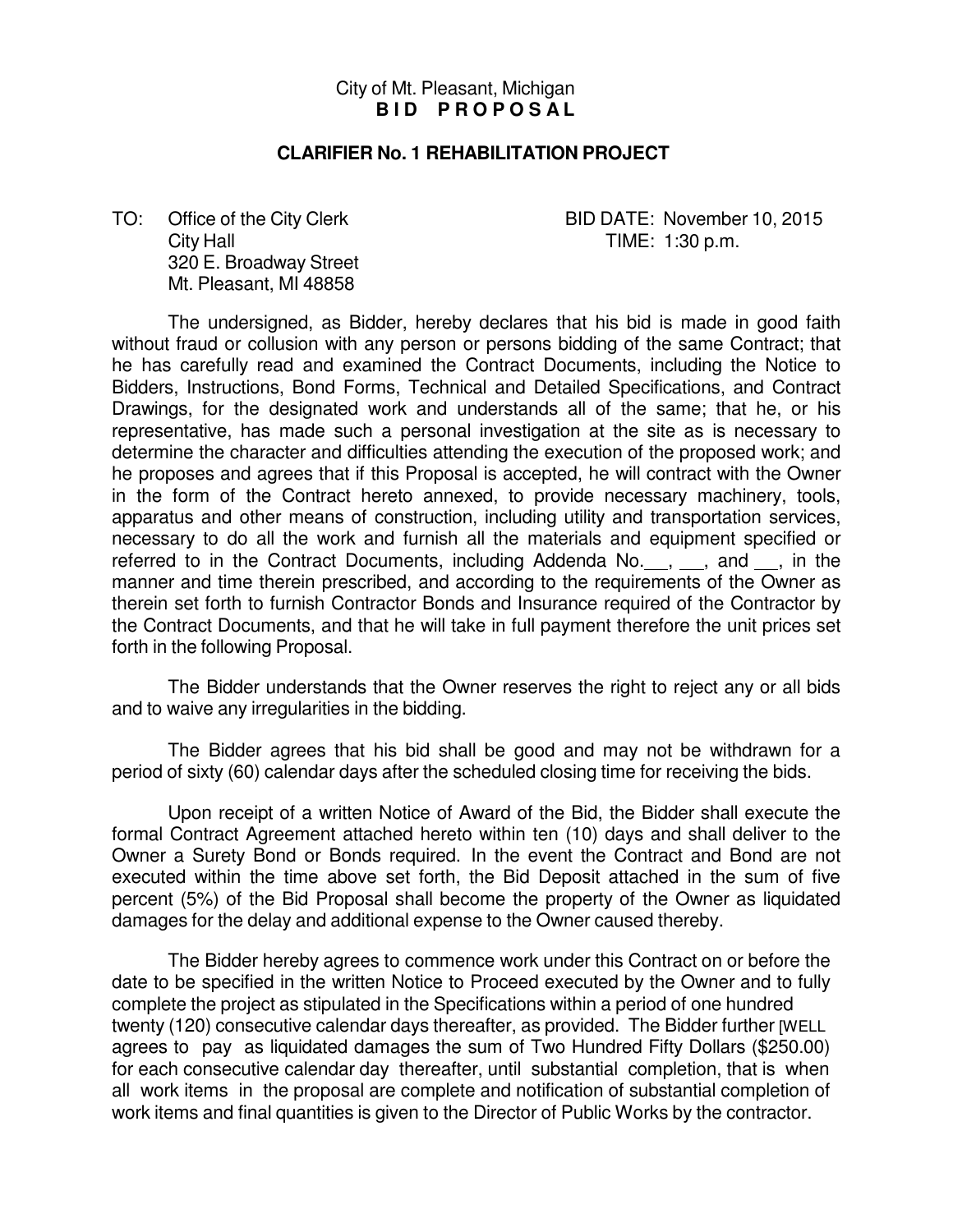The below unit prices shall include all labor, materials, overhead, profit, insurance, etc., to cover the finished work of the several kinds specified, and the Bidder agrees to perform all of the work described in the Specifications and/or shown on the Plans for the following unit prices:

| ITEM NO. DESCRIPTION |                                             |                  | LUMP SUM PRICE |  |                            |                                           |
|----------------------|---------------------------------------------|------------------|----------------|--|----------------------------|-------------------------------------------|
| #1                   | Clarifier No. 1 Partial Repair &<br>Repaint |                  |                |  |                            |                                           |
|                      |                                             | <b>TOTAL BID</b> |                |  | $\frac{1}{2}$<br>(Figures) |                                           |
|                      |                                             |                  |                |  |                            |                                           |
| (Written)            |                                             |                  |                |  |                            |                                           |
|                      | and 100 Dollars.                            |                  |                |  |                            |                                           |
|                      | Respectfully Submitted,                     |                  |                |  |                            |                                           |
|                      |                                             |                  |                |  |                            |                                           |
|                      |                                             |                  |                |  |                            |                                           |
|                      |                                             |                  |                |  |                            | _ST____________Zip Code _________________ |
|                      |                                             |                  |                |  |                            |                                           |
|                      |                                             |                  |                |  |                            |                                           |
|                      |                                             |                  |                |  |                            |                                           |
|                      |                                             |                  |                |  |                            |                                           |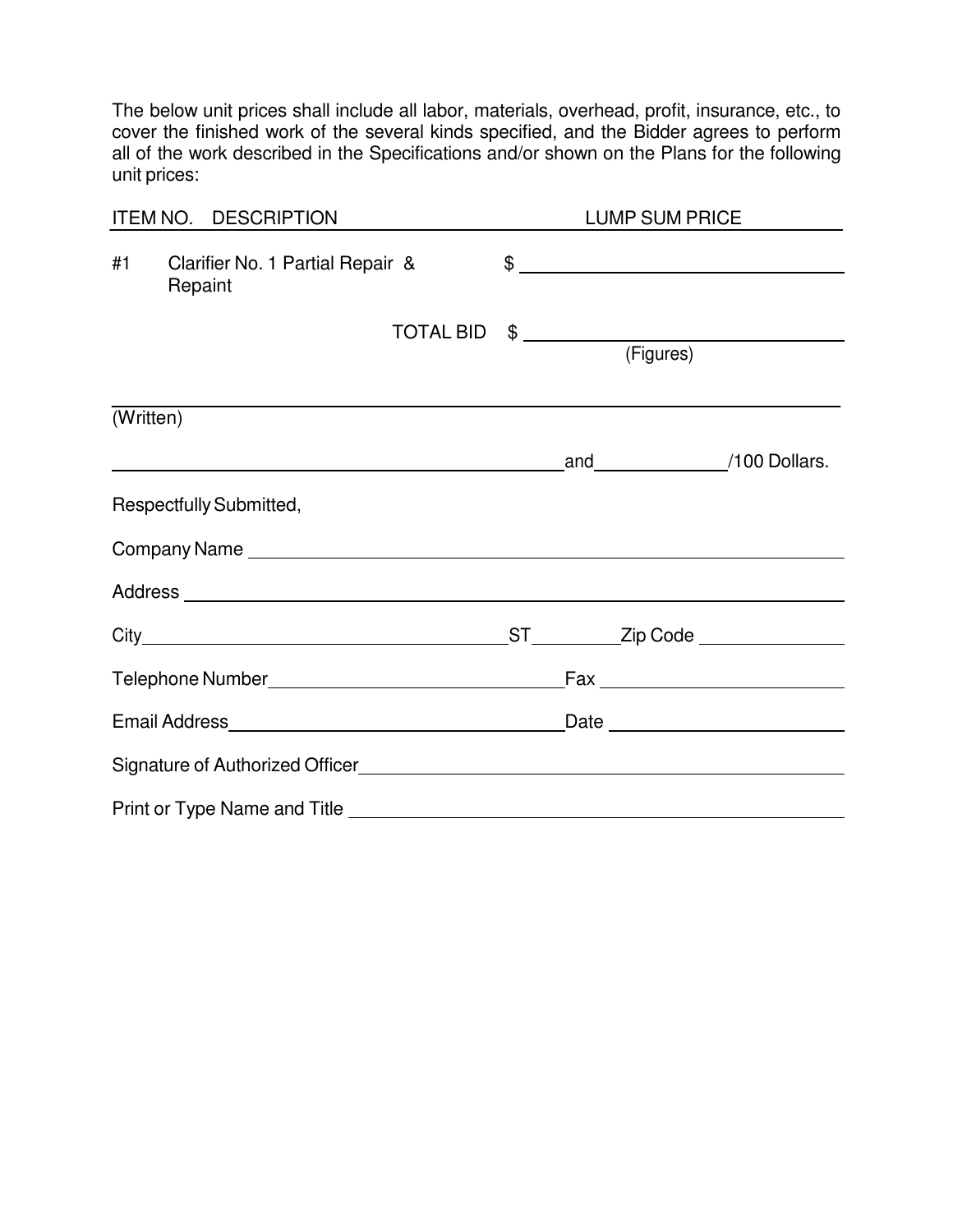## **CITY OF MT. PLEASANT, MICHIGAN CLARIFIER No. 1 REHABILITATION PROJECT**

#### **SPECIFICATIONS**

The City of Mt. Pleasant is accepting bids for the inspection and rehabilitation of Clarifier #1, located at the Mt. Pleasant Water Treatment Plant, 4195 South Lincoln Road, Mt. Pleasant, Michigan, to include all the materials specified below, labor, equipment, and chemicals. Pictures of the clarifier are attached.

#### **Overview**

- A. Work consists of replacement of failed bolts, surface preparation, spot field priming, and field painting necessary to complete work.
- B. Use coating systems specified in this section to finish all clarifier components, unless otherwise indicated. Without restricting volume or generality, work to be performed under this section will include, but is not limited to:
	- 1. Exterior steel of weir box
	- 2. Interior steel
	- 3. Piping, hangers, and supports
- C. All blasting and painting work shall be completed between December 18, 2015 and February 14, 2016. The clarifier can be out of service for 28 days including cure time.

#### Scope of Work:

- A. High pressure water clean the entire interior surfaces of the number one clarifier (west clarifier) to remove all lime scale and sediment, and expose all coating for inspection. Remove all visible oil, grease, soil, dirt and other soluble contaminants. This includes all connecting appurtenances, including the mixing cone, inlet and outlet structures, and walkway supporting structure.
- B. Spot abrasive blast clean all rusted areas to a SSPC-SP10 near white metal blast standard. Apply two (2) coats of Tnemec Series 20 epoxy, Sherwin Williams Macropoxy 646 PW (B58 Series), or 3M™ ScotchKote™ liquid epoxy 323/323i at 3.0 to 5.0 mils DFT per coat to the blast cleaned areas. Feather all edges between repaired areas and sound coating, prior to coating application. The majority of the failed areas are in the weir troughs.
- C. **If (100% solids) liquid epoxy coating is used, a manufacturer's representative must be on-site during the application to ensure that all required environmental and equipment conditions are met.**
- D. Bemove the bolted plate sections on the weir troughs, repair the crevices per this specification and reassemble afar the coating is cured.
- E. After all spot repairs are completed, spray apply one full coat of Tnemec Series 20, Sherwin Williams Macropoxy 646 PW (B58 Series), or 3M™ ScotchKote™ liquid epoxy 323/323i at 3.0-5.0 mils DFT (or greater depending on the manufacturers requirements) to the entire weir trough.
- F. Contain all dust and grit in the work area and prevent their entry to other areas of the plant or into the fill outlet pipes on the clarifier.
- G. Remove and properly dispose of all waste abrasive and paint chips at project conclusion.
- H. Maintain suitable environmental conditions for application of coatings per the manufacturer's recommendations.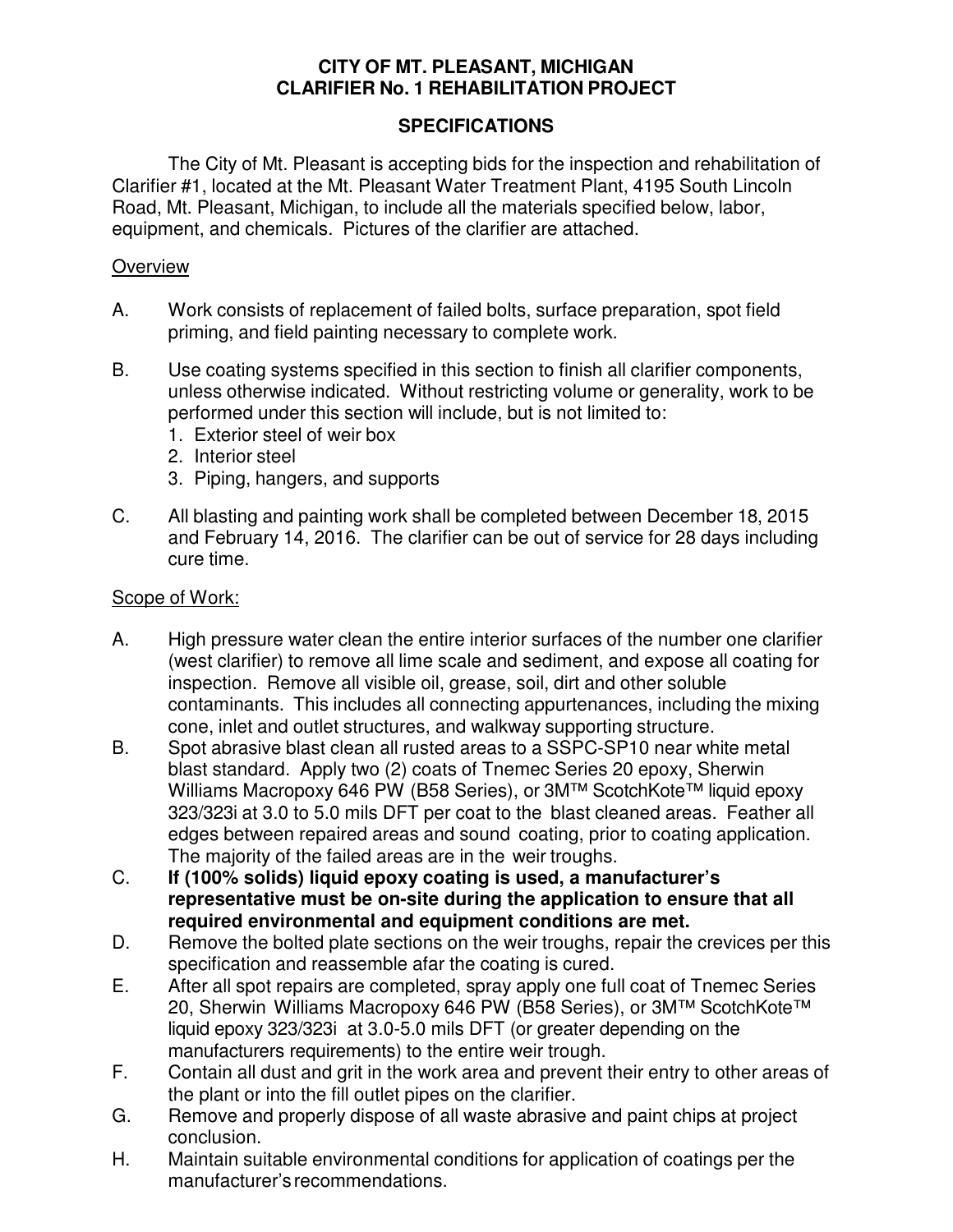## **Submittals**

- A. Product Data
	- 1. Submit manufacturer's literature describing products to be provided, giving manufacturer's name, product name, and product line number for each material.
	- 2. Submit technical data sheets for each coating, giving description data, curing times, mixing, thinning, and application requirements.
	- 3. Submit color charts showing manufacturer's full range of standard colors.
- B. Quality Assurance Submittals
	- 1. Certificates
		- a. Provide manufacturer's certification that products to be used comply with specified requirements and are suitable for intended application.
		- b. Submit listing of not less than five (5) of applicator's most recent applications representing similar scope and complexity to project requirements. List shall include the following information:
			- i. Project name and address
			- ii. Name of owner
			- iii. Name of contractor
			- iv. Name of engineer
			- v. Date of completion
	- 2. Manufacturer's Instruction

Submit manufacturer's installation procedures, if not on product data sheets, which shall be basis for accepting or rejecting actual installation procedures.

## Quality Assurance

- A. Qualifications
	- 1. Applicator shall be trained in application techniques and procedures of coating materials and shall demonstrate a minimum of five (5) years successful experience in such application.
	- 2. Maintain a crew of painters who are fully qualified throughout the duration of the application.
	- 3. Single source responsibility
		- a. Paint shall be of a single manufacturer
		- b. Secondary materials, which are produced or are specifically recommended by coating system manufacturer, may be used.
- B. Pre-Construction Meeting
	- 1. Schedule a meeting, to be held on-site, before field application of coating system begins.
	- 2. Meeting shall be attended by Contractor, Owner's representative, engineer, coating applicator, and manufacturer's representative.
	- 3. Topics to be discussed at meeting shall include:
		- a. A review of the contract documents and deviations or differences to be resolved;
		- b. Environmental conditions, surface conditions, surface preparation, application procedures, and protection following application;
		- c. Which areas on-site will be available for use as storage and working area.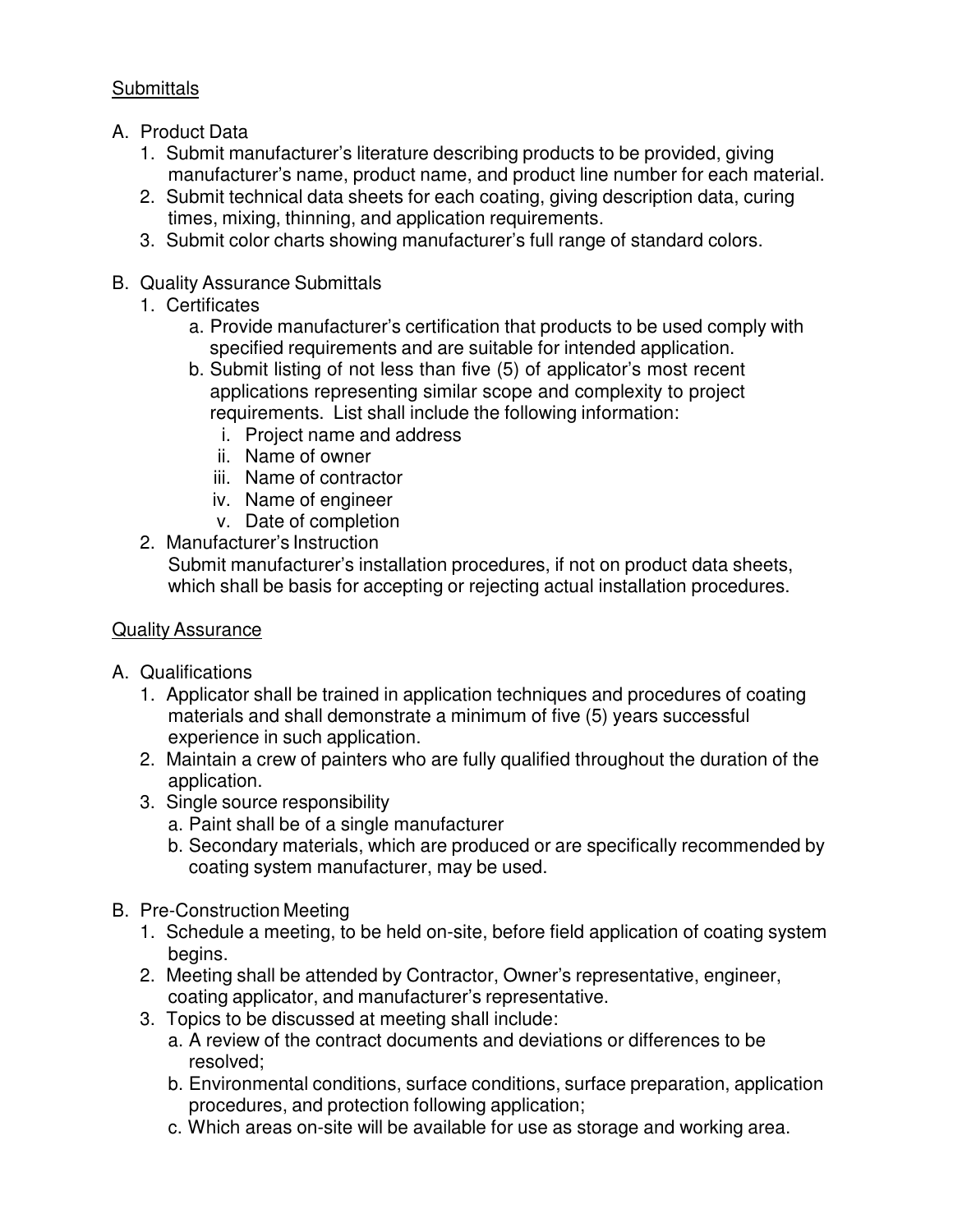4. Prepare and submit a written report of pre-construction meeting to parties in attendance. Report shall be submitted within three (3) days following the meeting.

## Preparation

- A. Protection
	- 1. Take precautionary measures to prevent fire hazards and spontaneous combustion. Remove empty containers from site at completion of each day's work.
	- 2. Provide drop cloths, shields, and other protective equipment.
	- 3. Protect elements surrounding work from damage or disfiguration.
	- 4. As work proceeds, promptly remove spilled, splashed, or splattered materials from surfaces. Leave storage area neat and clean at all times.
	- 5. Provide protection to contain sand and dust within the clarifier. The contractor shall remove all sand from the building.
- B. Metal Structure Repair
	- 1. Replace bolts on sludge cone
	- 2. Repair rust on steel weir box
	- 3. Repair sludge cone metal as required
- C. Surface Preparation
	- 1. General Requirements
		- a. Prior to application of paint, surfaces shall be prepared to receive specified paints system in compliance with these specifications.
		- b. Surfaces to be coated shall be clean, dry and free from dust and any foreign matter that might adversely affect adhesion or appearance.
	- 2. Ferrous Metal Surfaces Field welds and touch-ups shall be prepared to conform to specified surface preparation standards.
	- 3. Galvanized Steel Surfaces
		- a. Solvent clean metal to remove contamination and oils in compliance with SSPC-SP1.
		- b. Brush blast to abrade the surface

## Application

- A. General Requirements
	- 1. Apply coating systems in compliance with manufacturer's instructions and using application method best suited for obtaining full, uniform coverage and hide of surfaces to be coated.
	- 2. Work shall be implemented in compliance with applicable sections of AWWA D102 latest revision.
	- 3. Apply primer, intermediate, and finish coats to comply with wet and dry film thicknesses and spreading rates for each type of material as recommended by manufacturer and in accordance with SSPC-PA2.
	- 4. Number of coats specified shall be minimum number acceptable. Apply additional coats as needed to provide a smooth, even application.